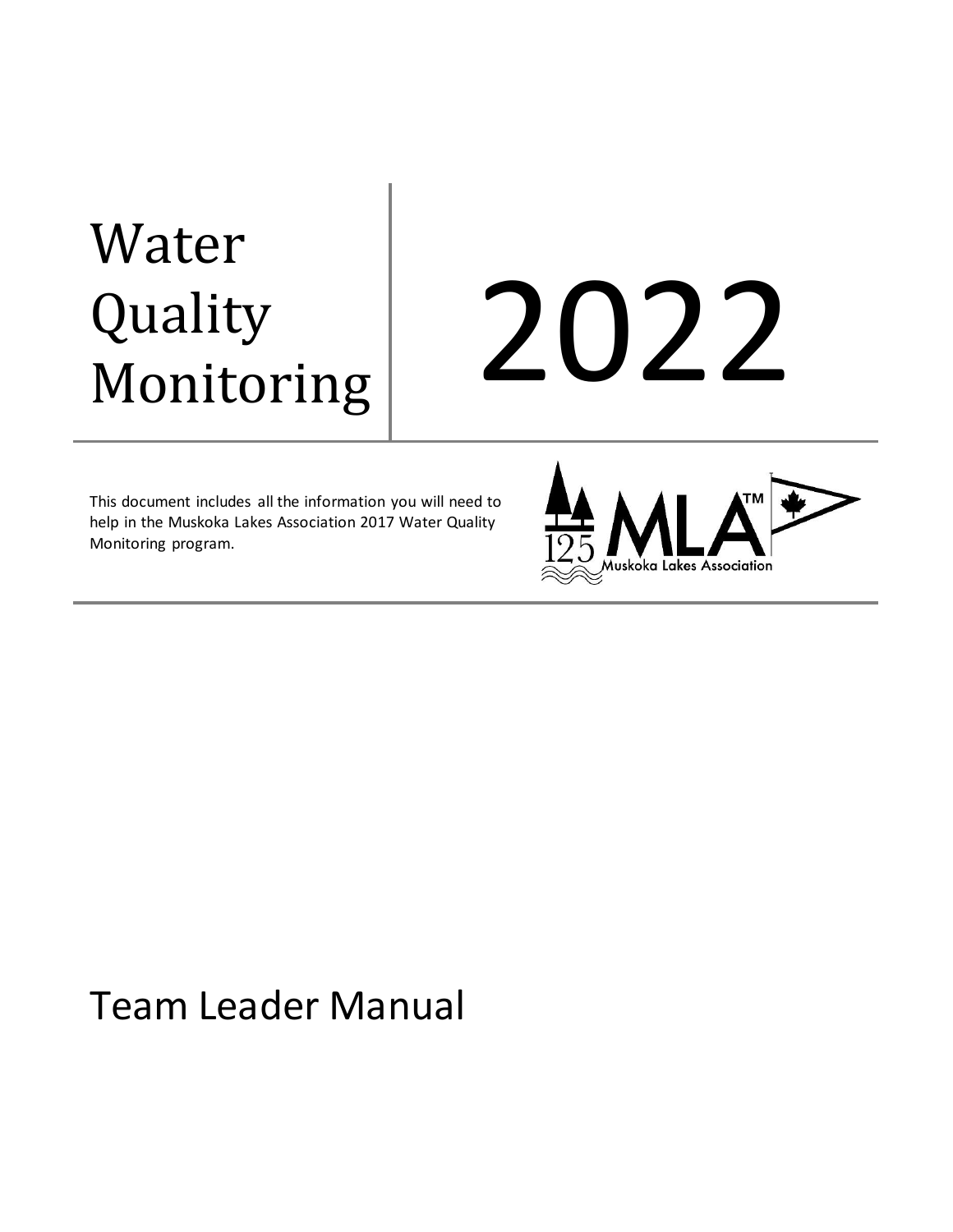### **Table of Contents**

|    |                                     | Page           |
|----|-------------------------------------|----------------|
| 1. | The MLA                             | $\overline{2}$ |
|    | 2. Introduction                     | 3              |
| 3. | <b>Legal and Safety</b>             | 5              |
| 4. | Equipment                           | 6              |
| 5. | Roles & Responsibilities            | $\overline{7}$ |
| 6. | Preparing & Analyzing Your Samples  | 8              |
| 7. | Glossary                            | 13             |
|    | 8. Coli Plate example sheets        | 15             |
| 9. | <b>Temperature Conversion Chart</b> | 16             |
|    | 10. Sample Data Sheet               | 17             |
|    | 11. Notes                           | 18             |
|    | 12. Coli Plate Tally Sheets         | 19             |
|    | 13. Sampling Information            | 23             |
|    |                                     |                |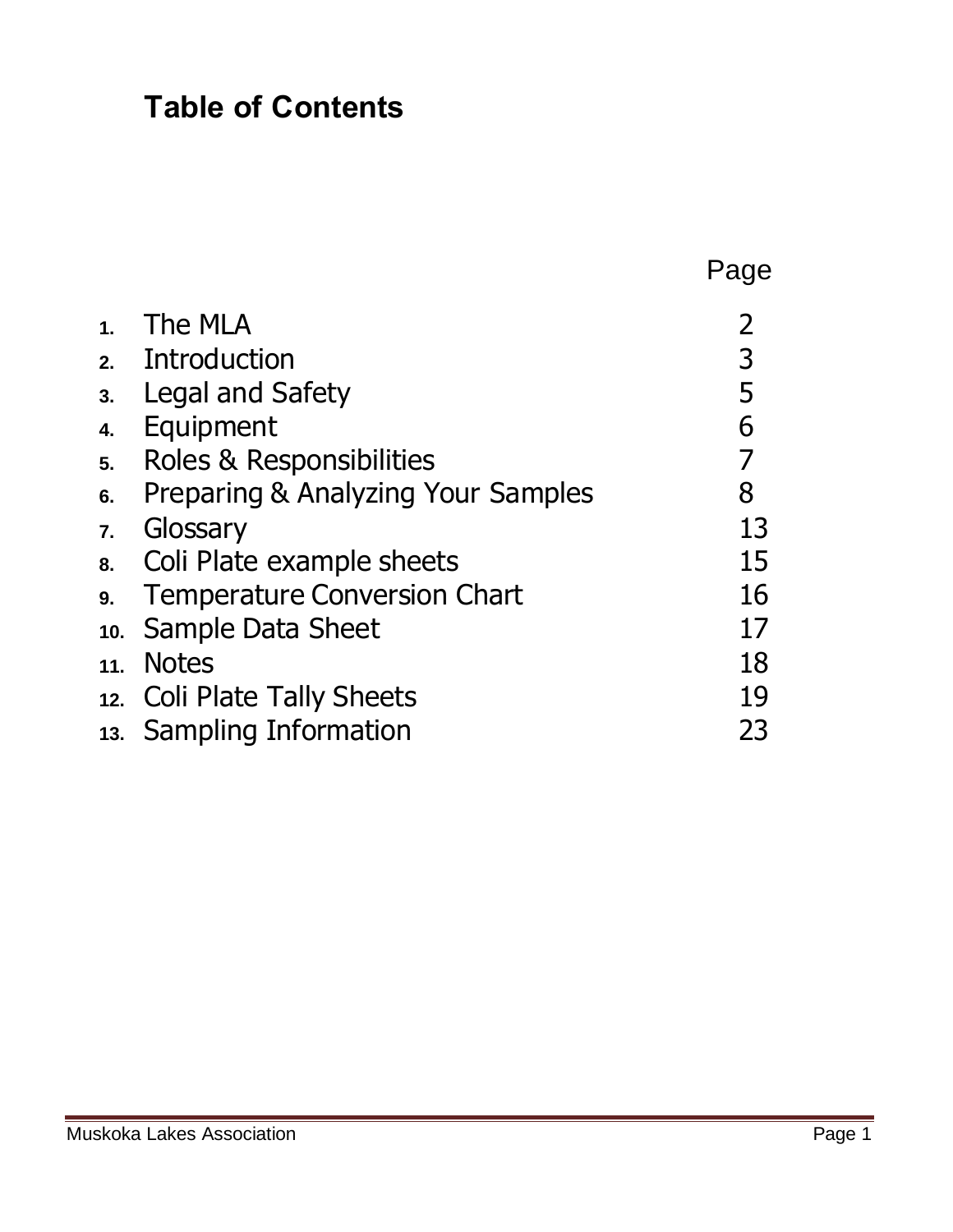### **1. The MLA**

The Muskoka Lakes Association's mission is to promote the responsible use, enjoyment and conservation of the unique Muskoka environment.

Our efforts are concentrated in four areas:

- 1. **We protect and promote water quality** The MLA operates the most comprehensive citizen science water monitoring program of any lake association in Canada. Known as the Water Quality Initiative, this program focuses on the near shore, where members access water near their residences. The MLA shares this data with district and municipal governments, and when issues arise, works with a variety of stakeholders to find solutions.
- 2. **We advocate for responsible government and fair taxation** The MLA believes fair waterfront taxation depends on responsible, efficient spending by district, municipal and provincial governments.
- 3. **We promote responsible land use** The MLA advocates for strong environmental standards and smart, forward-thinking land use and development planning that respects the unique character of Muskoka's communities.
- 4. **We lead on important Muskoka issues** The MLA participates in the efforts of Muskoka's district and municipal governments, reporting back to members and taking action on issues that affect waterfront property owners.

#### **The fun side of cottaging**

Serious issues are important, but let's face it: a trip to the cottage is all about having fun with family and friends. That's why the MLA supports, funds or operates a variety of cottage-focused events, including an annual aquatic regatta, sailing regattas, biennial boat show, bonspiel and seedling day. We also produce an annual, high quality yearbook, and keep our members up-todate on Muskoka happenings with a regular newsletter.

To learn more about the Muskoka Lakes Association and the efforts of its committees, please go to [www.mla.on.ca](http://www.mla.on.ca/)

#### **Contact Information:**

Muskoka Lakes Association 65 Joseph Street, 2nd Floor Ph: 705-765-5723 Box 298 Fax: 705-765-3203 P0B 1J0

Port Carling, ON email: [waterquality@mla.on.ca](mailto:waterquality@mla.on.ca)

Chris Cragg Water Quality Portfolio Chair 705-764-1933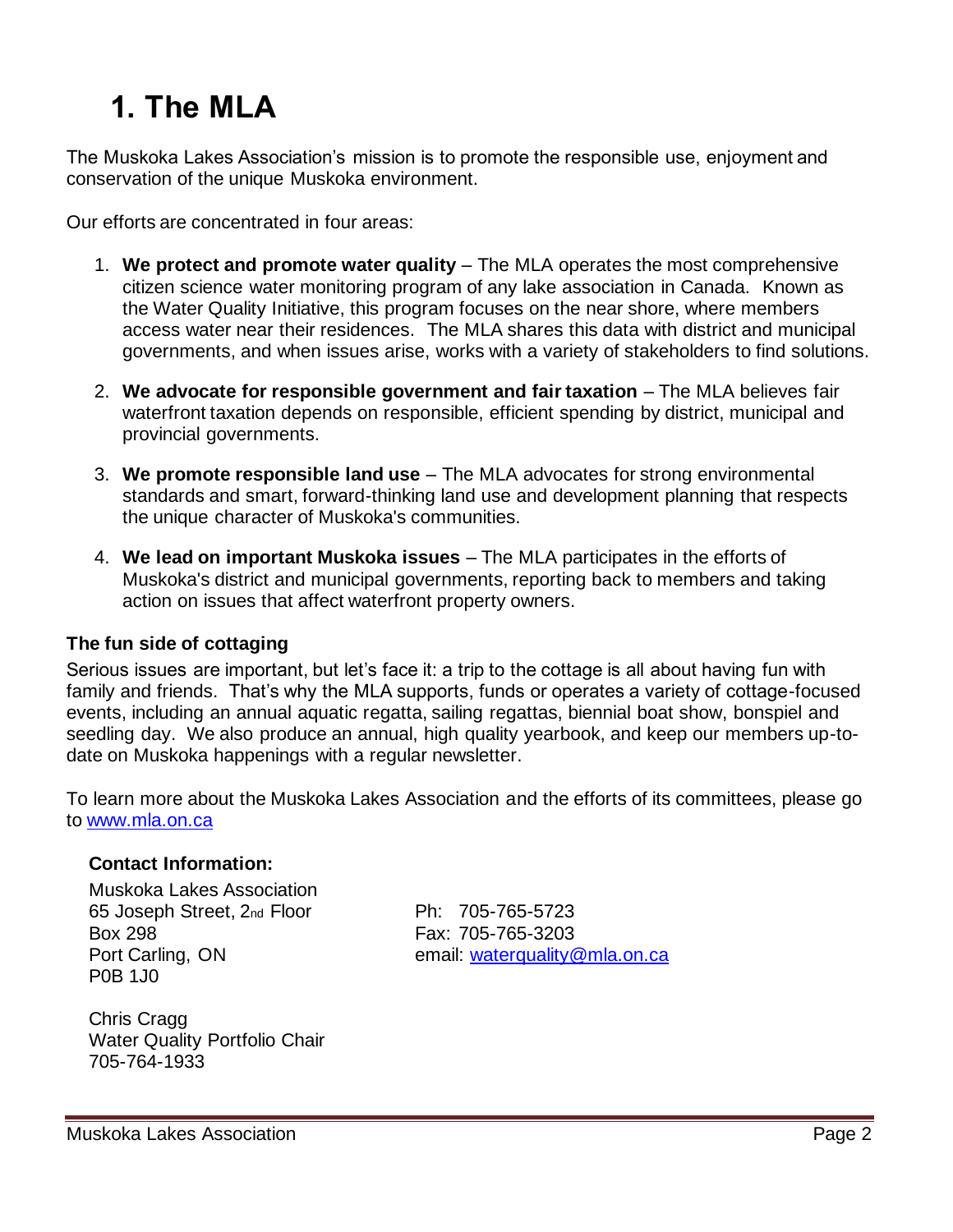### **2. Introduction**

Most importantly, thank-you for becoming a Team Leader! We appreciate your help and that of your volunteer team, and recognize that this program would not be possible without you!

This Team Leader Field Manual is a step-by-step guide for Team Leaders to:

- a. assist their volunteer teams in the collection of biological, chemical and physical water quality data;
- b. analyze some of the samples and submit the results of this analysis; and
- c. ensure that the samples for phosphorus and DOC are transported to the Port Carling office of the MLA by 10 a.m. on the Wednesday of the week of testing. These samples will be couriered to the lab for analysis on Wednesday or Thursday of the same week.

This manual is a companion to the equipment kit contained in your large blue plastic tote.

The manual includes:

- a. schedule;
- b. maps and photos of your sites;
- c. a protocol for handling (including in some cases, analyzing) each type of samples your volunteer team collects.

As Team Leader, your first responsibility is to support your volunteer team. You should be familiar with all of the sampling procedures and be able to answer simple questions about the sampling. At the beginning of the summer, make sure that at least one trained volunteer has committed to collecting the sample for each sample date. Your volunteers may appreciate it if you give them a quick call the day before the sample needs to be collected to see if they have any questions.

#### **Under no circumstances are team leaders to alter the monitoring schedule.**

Sites are chosen as part of an on-going, long-term effort to monitor at risk areas of the lakes. As such, the sites to be sampled and tested are determined before the beginning of the season. New sites will not be added arbitrarily by the team leader or any other member of the volunteer team without permission of the MLA Water Quality Committee. Moreover, once the sites have been chosen, they are not to be discontinued or switched during the sampling season. Changes to the site samplings will adversely affect long term data trends. Requests for changes should be made in the fall to the MLA for consideration in the following year's program.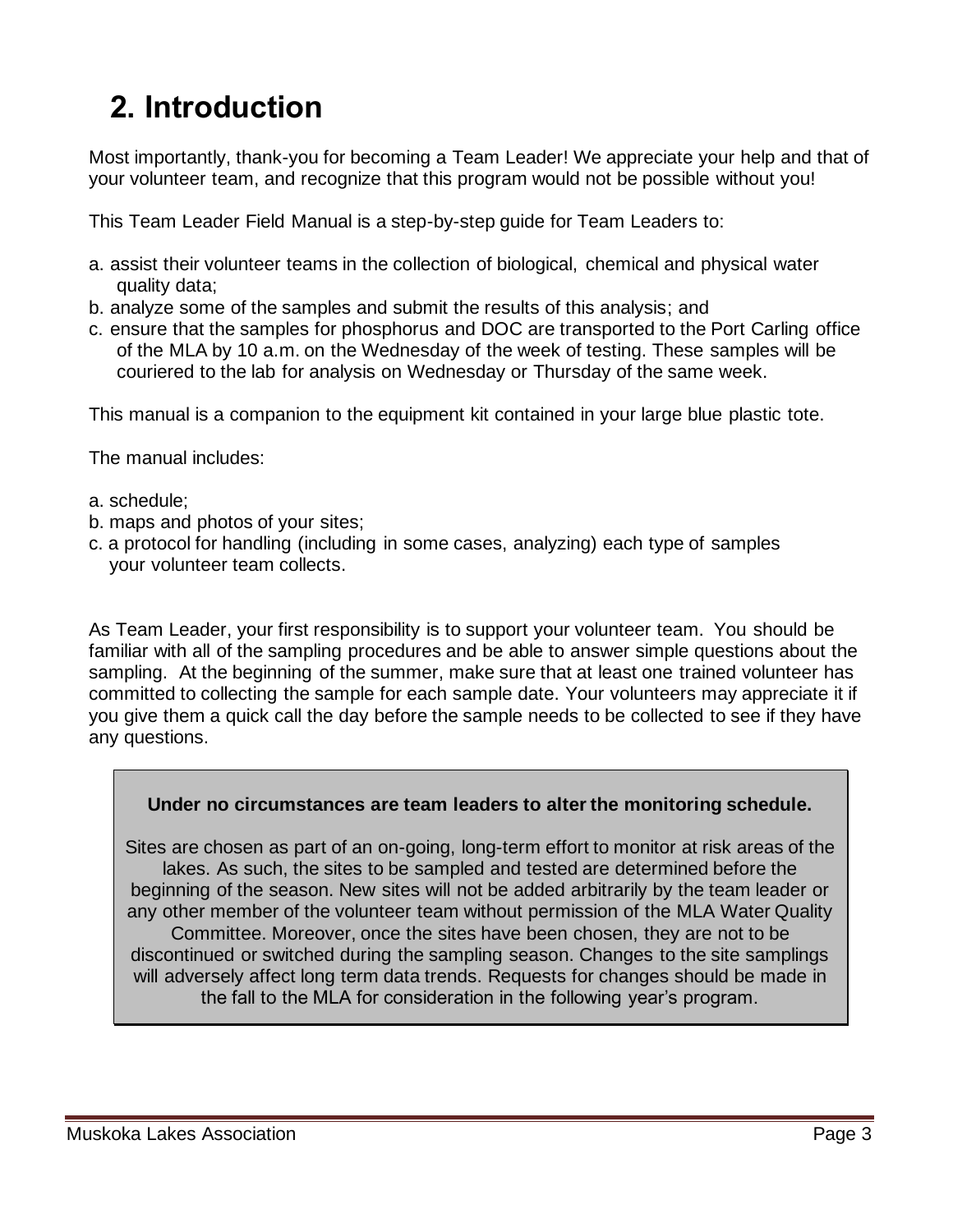If your volunteer team is to collect bacteria samples, you will also be responsible for analyzing these samples. You will find a number of pieces of equipment in your equipment kit that will allow you to follow the specialized protocols for performing the analysis. The bacteria sample analysis is a simple and rewarding exercise. By doing the analysis, you will be able to see firsthand where the bacteria are living and gain a better understanding of how the lake's ecosystem works.

Remember that we collect bacteria data to understand ecosystem health, not to determine if the lake is safe for swimming. Throughout the summer, you may find samples with high *E.Coli* – this is naturally occurring and doesn't necessarily mean that the area is unsafe. Sampling for public health (i.e. to assess safety of swimming waters) uses complex sampling protocols, and our program is not designed to evaluate the safety of the lake. If you do see high readings, do not be alarmed. **Occasional high readings are common and to be expected**. Feel free to call the MLA office, ask questions and share with us your concerns, but please do not be alarmist and spread the word that a certain site had a high reading.

You are our main point of contact with your volunteer team. Please feel free to contact us at any time with questions or concerns.

There will be a lockbox beside the door of the MLA office to allow access anytime to the fridge, which will be on the lower level, where the phosphorous, DOC & calcium samples can be dropped off. The lockbox is provided so that team leaders may drop their samples off during times when the MLA office itself is not open. This will ensure that all team leaders have ample opportunity to drop their samples off before Wednesday at 10:00 am. The code for the lockbox will be provided to you separately. You may rotate the delivery duties to members of your team.

When dropping off samples its a good practice to also drop off the original data sheet at the same time.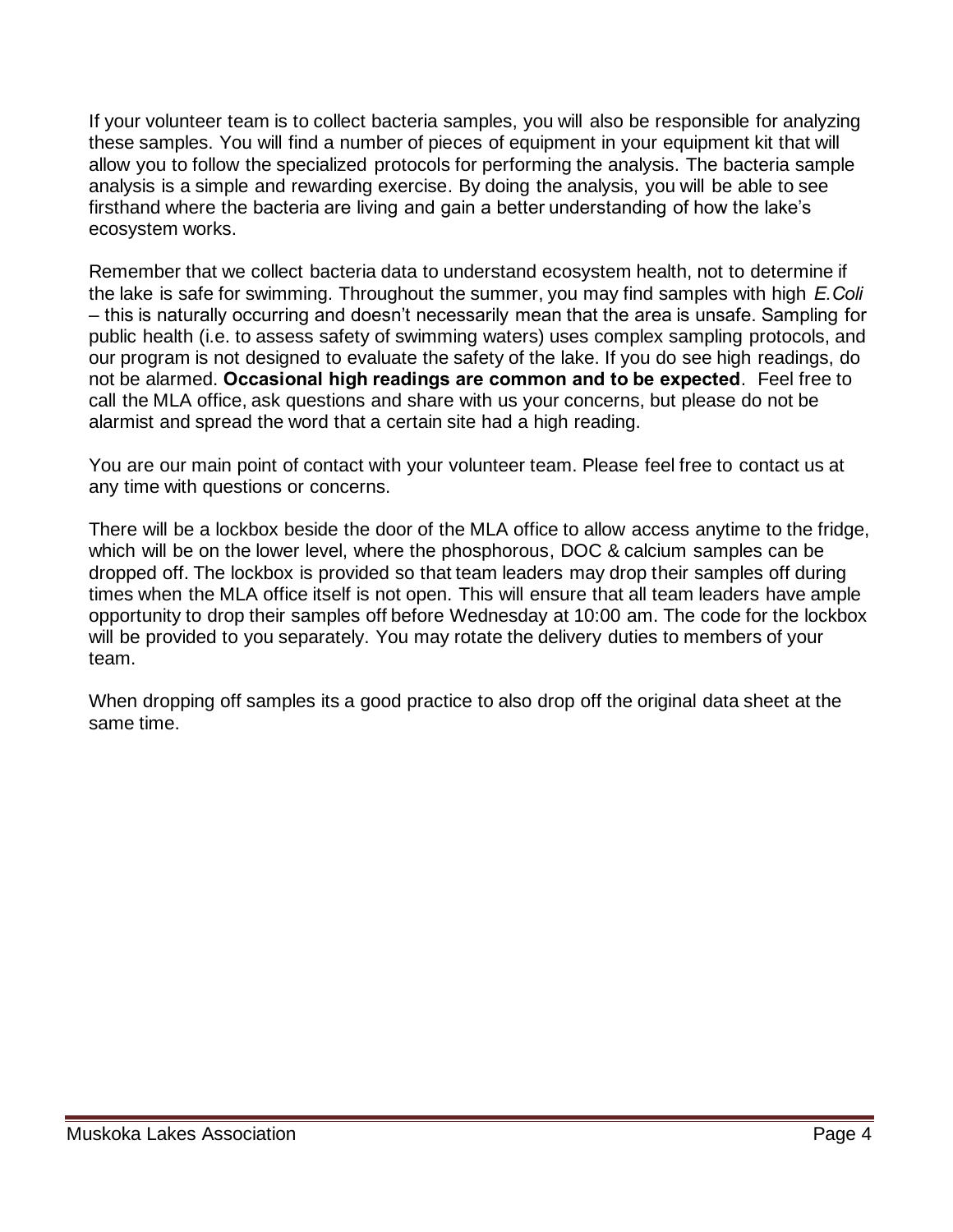### **3. Legal & Safety**

While you are collecting samples, please be safe and make sure your volunteer team is safe! Remember these points:

- Always sample in a team of at least two for safety
- Always wear a life jacket or PFD when you are in the boat
- Watch for people swimming and playing in the water as you approach shore

#### **Pleasure Craft Operators Card requirements**

If you operate a boat you must have a Pleasure Craft Operator Card.

The Office of Boating Safety (Transport Canada) recommends that all boaters take a boating safety course. Having more knowledgeable boaters on our waterways will contribute to reducing the number of injuries and incidents and will save lives.

#### **Required safety equipment**

For more information please visit [www.tc.gc.ca/BoatingSafety](http://www.tc.gc.ca/BoatingSafety)

There are safety equipment requirements that apply to all pleasure craft. Volunteers use a number of different types of boats to collect samples. Don't forget to check your safety equipment regularly – especially after taking your boat out of winter storage.

Refer to the boating safety manual before heading out on the water each and every time.

#### **License**

Please ensure that your boat is licensed and registered properly. You must have a valid Hull Identification Number, Compliance Notice and License number. For more information see Transport Canada's Office of Boating Safety website at: [www.tc.gc.ca/BoatingSafety.](http://www.tc.gc.ca/BoatingSafety)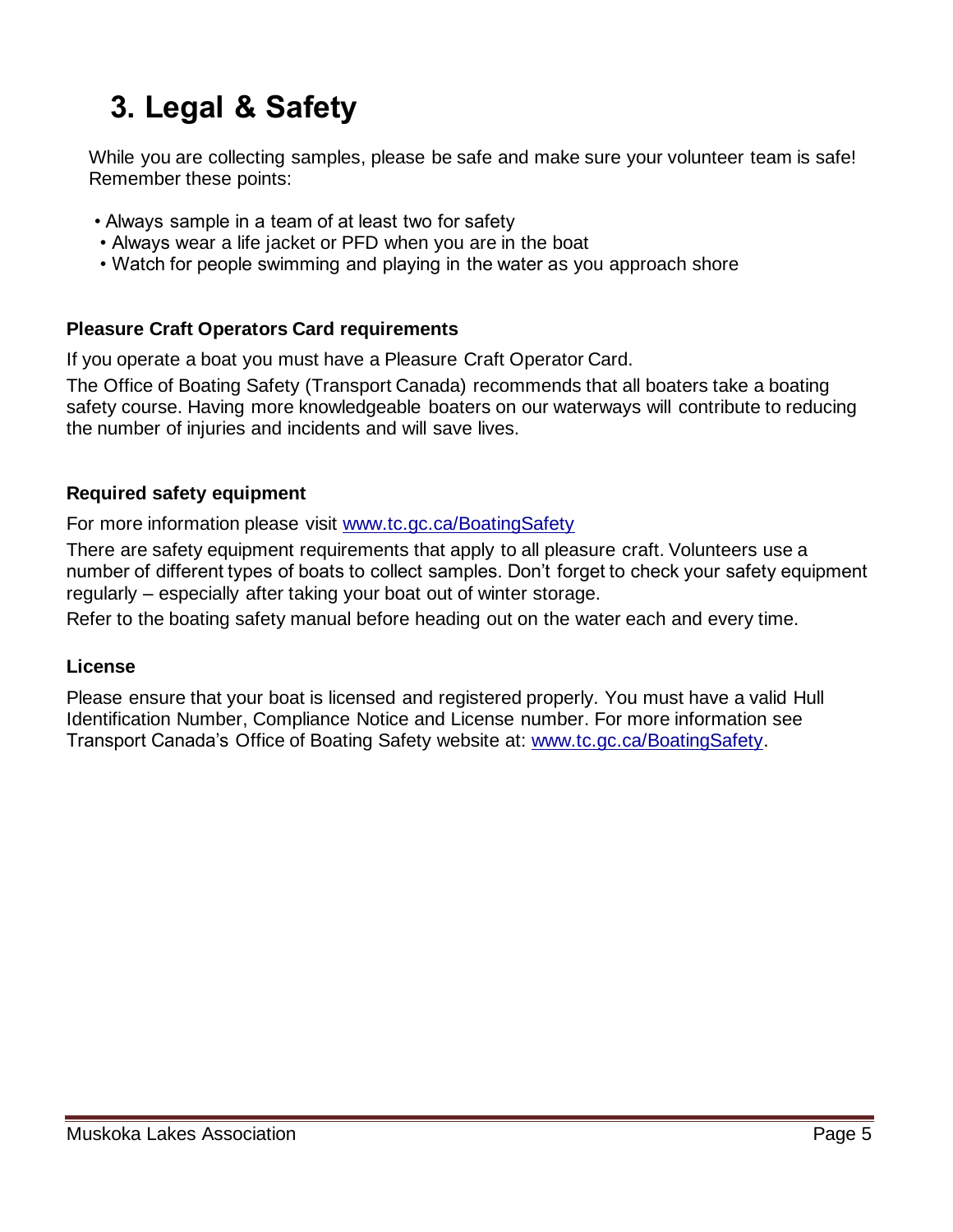### **4. Equipment**

#### **Provided**:

- 1 Team Leader Manual
- 1 plastic bin

| Waterproof Sharpie pen<br>for marking phosphorus<br>samples and filling out<br>the data sheet<br>Sharpa = | Bacteria glass jars<br>corresponding to the<br>number of sites to be<br>sampled<br>(if applicable)              | Phosphorus bottles<br>corresponding to the<br>number of sites to be<br>sampled<br>(if applicable) | Large collection plastic<br>bottle including<br>fasteners<br>(zip ties)  |
|-----------------------------------------------------------------------------------------------------------|-----------------------------------------------------------------------------------------------------------------|---------------------------------------------------------------------------------------------------|--------------------------------------------------------------------------|
| Filter                                                                                                    | <b>DOC</b> bottles<br>(if applicable)                                                                           | Secchi disc with clip and<br>rubber ties                                                          | Wax pencil to mark<br>bacteria jars<br>(if applicable)                   |
| Incubator<br>(if applicable)                                                                              | Coli Plates corresponding<br>to number of sites in your<br>area (one for each<br>sample plus control<br>blanks) | 1 Ultraviolet lamp<br>(if applicable)                                                             | 3 bottles of Aquafina<br>water for bacteria<br>blanks<br>(if applicable) |

#### **You must provide:**

- An indoor place to plug in the incubator for an undisturbed 24-hour period (plus warm up time).
- A refrigerated space to store phosphorous samples prior to drop off at the MLA office.
- A cooler with ice to keep all samples cold during transportation.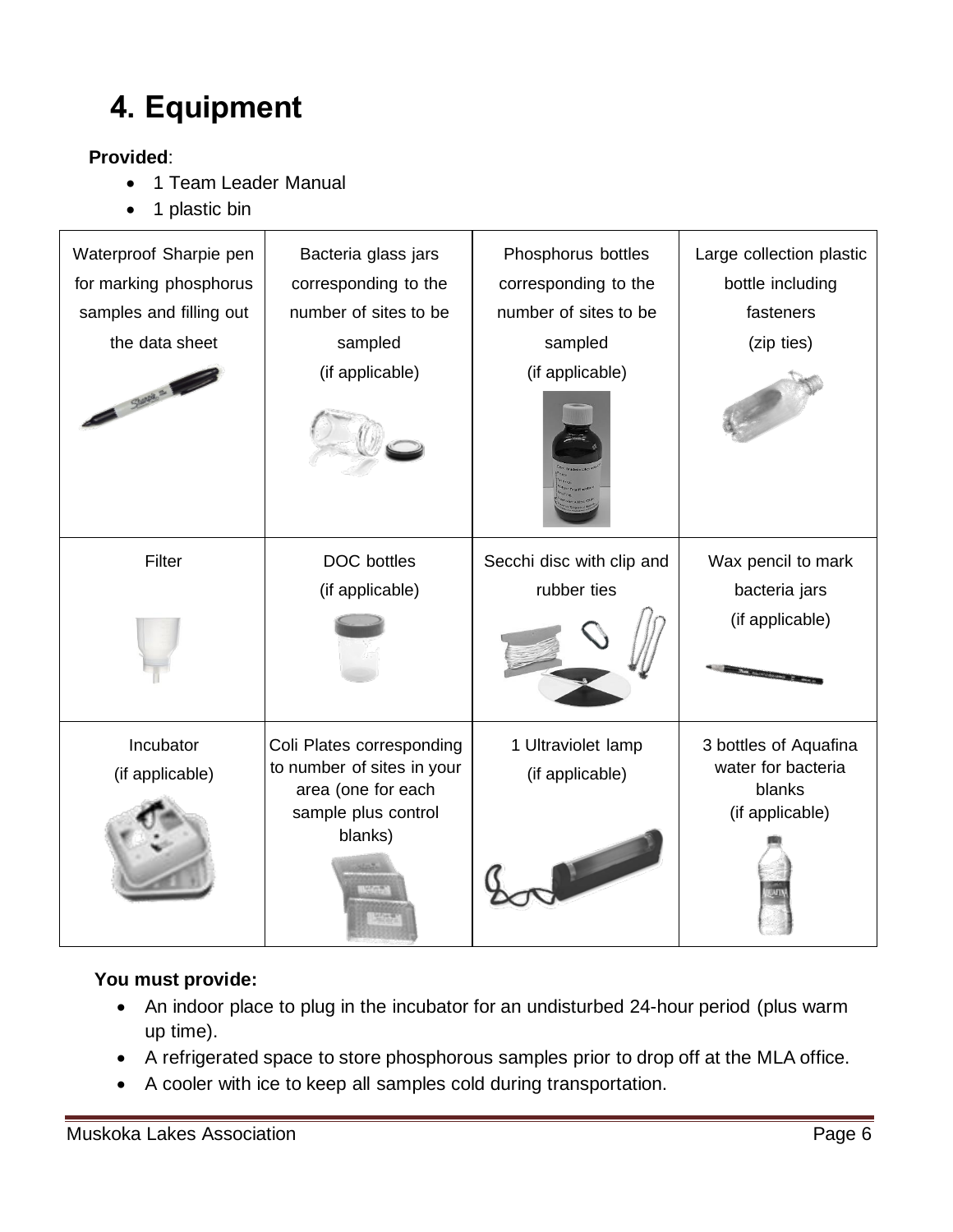### **5. Roles and Responsibilities**

To be eligible as volunteers, you must attend a training session before each sampling season (usually in early-mid May). Although you may have attended such training sessions in past years, attendance each year is necessary in order to ensure that any changes to protocols or instructions are communicated early and clearly. This eliminates the potential for confusion or miscommunication as the sampling season gets underway. If there is no team leader available from a particular area to attend a training session, there will be no testing done for that area.

As a Team Leader, you are a representative of the Muskoka Lakes Association or your Affiliate Association. You are participating in the WQI without remuneration as part of a volunteer team.

#### **Your responsibilities are to:**

- Coordinate your team's sampling schedule (within date guidelines);
- Collect samples from volunteers after they have been collected;
- Prepare the bacteria samples for analysis within 24 hours of them being dropped off;
- Analyze the bacteria samples between 24 and 27 hours after they have been prepared;
- Record the results of the bacteria analysis on the same data sheet used to record sample conditions, and submit all relevant information online. The website to be used will be emailed to you as a link;
- Submit the original data sheets as soon as possible and by the end of the season at the latest;
- Rinse Coli Plates after they have been used and return them to the MLA office during the sampling season or by the end of the season at the latest; and
- Store phosphorus and DOC samples in a refrigerated space until you or a team member delivers them to the MLA office.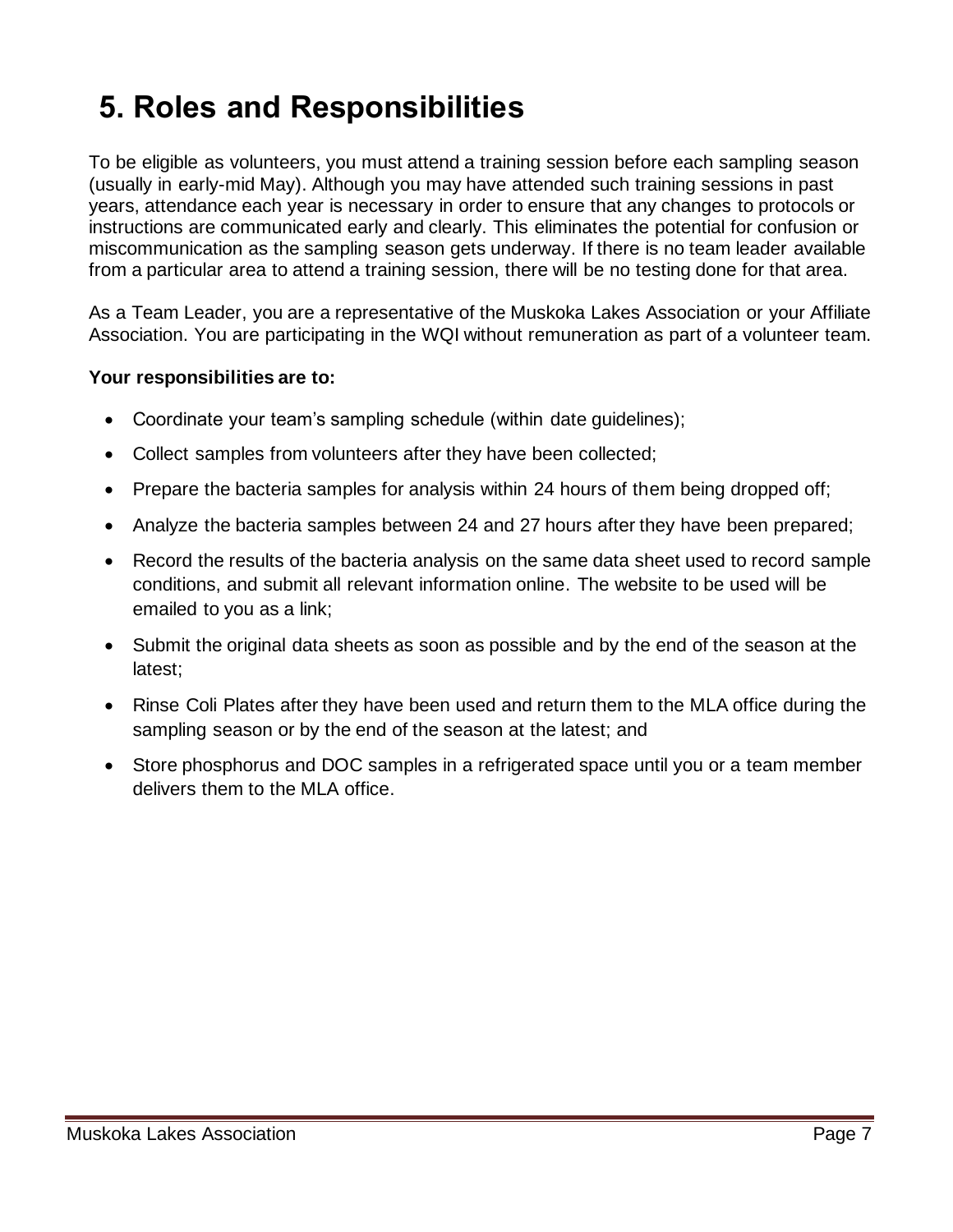### **6. Preparing and Analyzing Your Samples**

There are a few important points that everyone needs to remember when taking samples.

- Refer to the schedule and mark on your personal calendar which dates you are required to sample.
- Communicate with your volunteer team members.
	- a. Please meet with your volunteer team and decide who will be collecting the samples on each of the sample dates.
	- b. Make sure that all sample dates are accounted for.
	- c. Pencil in the names of the volunteer responsible for each date on your schedule.
- Be familiar with the details of the MLA Water Quality program so that you can explain it to others as they may be nervous if they see you poking around the end of their dock.
- Refer any questions you can't answer to the MLA office (705-765-5723).
- **All samples must be kept on ice** and in the dark during sampling and transit to the MLA office (a regular cooler works great).

#### **For Each Sample Period**

There are six main components of the team leaders' responsibilities for each sample period:

- 1. Support your team in their sample collection.
- 2. Store the phosphorus & DOC samples (if applicable).
- 3. Prepare the collected bacteria samples for analysis (if applicable).
- 4. Analyze the samples (if applicable).
- 5. Submit the data (to web address or via fax or in person).
- 6. Deliver the phosphorous and DOC samples to the MLA office (if your team collects them). You can also deliver any data sheets or used Coli Plates to the office at the same time. Please ensure you sign in any samples on the sign in sheet above the fridge at the MLA office. This is an important tool for tracking purposes.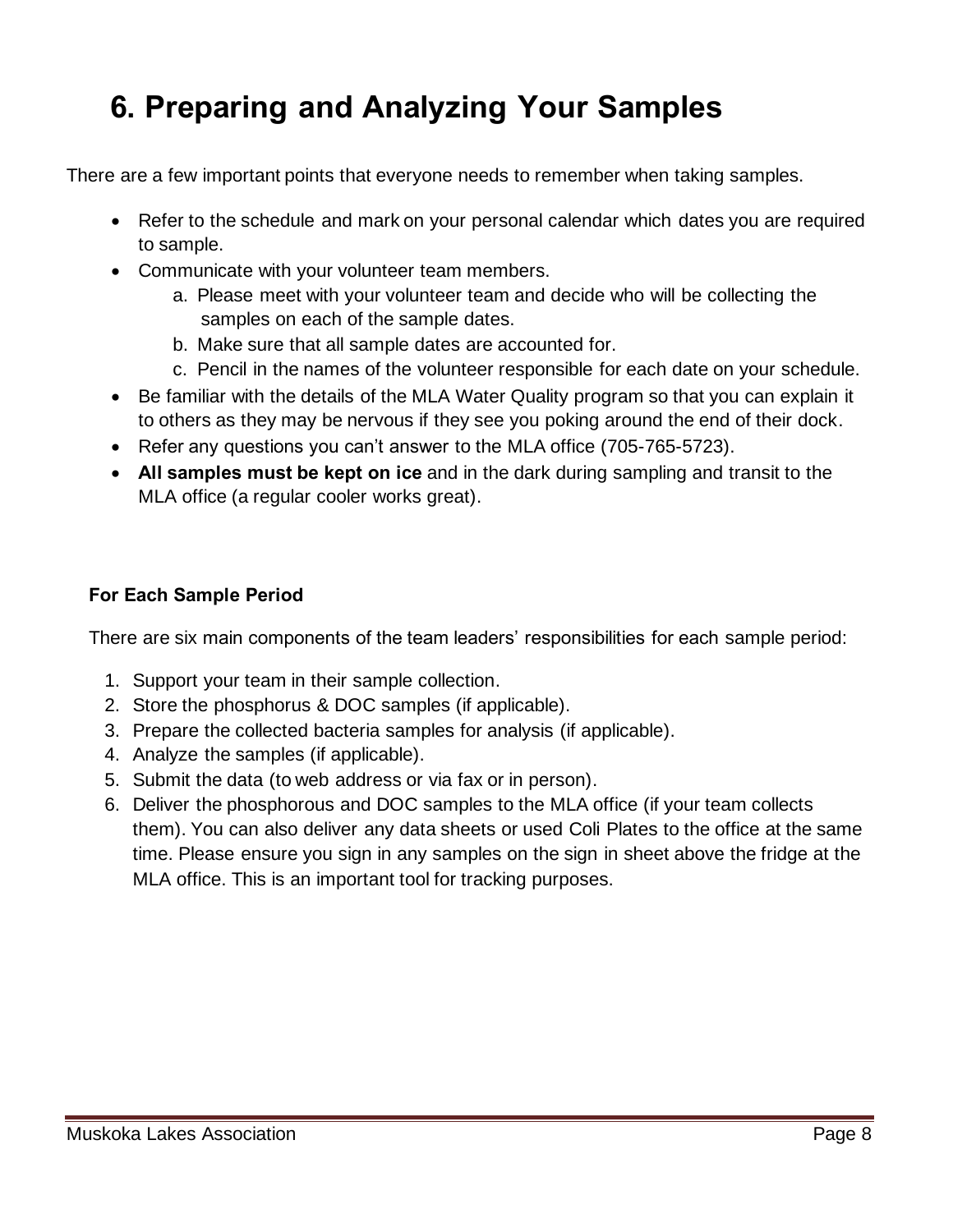#### *1. Support your team*

Make sure that someone from your volunteer team is going to be collecting the sample. Discuss this with your team – some might find it helpful if you give them a reminder telephone call the evening before they are to collect their samples.

Each volunteer will have received three (3) bacteria bottles for each site where bacteria is being tested. Please label the bottles (and lids) with the site code with the Wax Pencil. **DO NOT** use a marker or the sharpie pen as these are permanent. Bottles should be stored with the lids off.

Decide what time the samples should be collected. Since you are doing the analysis, your timetable is flexible. Samples can be taken any time on Friday, Saturday, Sunday or Monday on sample weekends. Remember that as team leader, you will have about an hour's work right after the sample collection to prepare the incubator, and another hour's work about 26 hours later to analyze the results. Arrange a time with your team that is convenient for both you and the samplers. Coordinate schedules with your volunteers so that bacteria samples are delivered and incubated as soon as possible after they are collected (no more than 24 hours). You (or a designate) will also need to take the time to deliver any phosphorous and DOC samples to the MLA office.

You should be able to answer simple questions about the collection protocols. If there are questions you can't answer, contact the MLA office (705-765-5723).

Once your volunteer team drops off the samples they have collected to you, keep them on ice in a cooler or in your refrigerator until they are prepared.

#### *2. Phosphorus & DOC Samples*

- 1. You do not analyze the phosphorus or DOC samples; keep these in a small box in a refrigerated space and transport to the fridge in the MLA office in Port Carling prior to 10 am on Wednesday. If this is not possible, please inform the MLA office (705-765-5723) as soon as possible.
- 2. Please ensure all phosphorus and DOC samples are correctly labeled using the Waterproof Sharpie provided with site code and sample taken date before dropping off at the MLA office.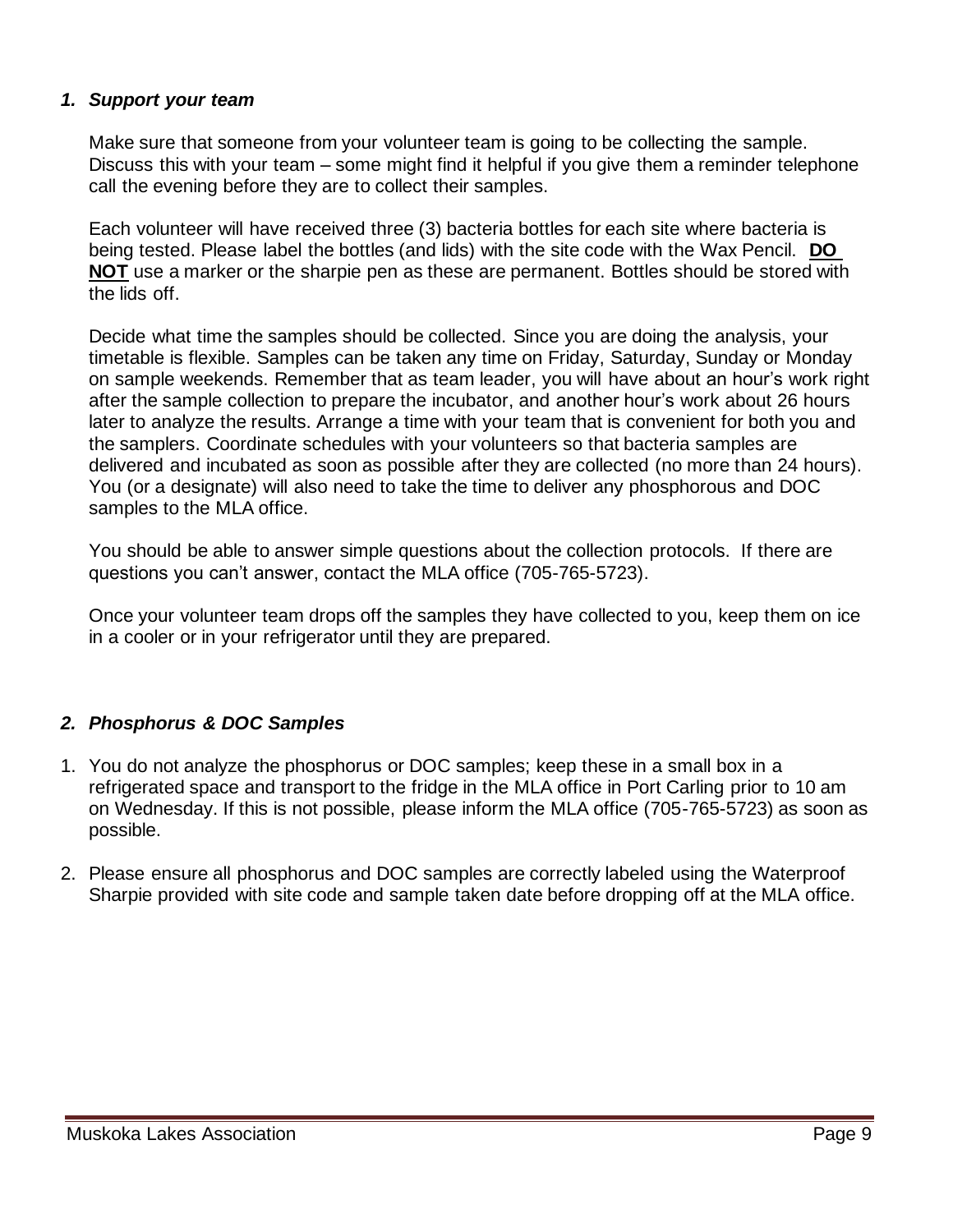#### *3. Prepare the bacteria samples*

#### *Remember for each sampling, bacteria blanks must be done and the results must be recorded on your data sheet (see below).*

- 1. Plug in the incubator and allow it to warm to 37˚C (adjust temperature with thermostat and thermometer – once set; it should not need to be adjusted again). This could take up to 24 hours.
- 2. Take 1 Coli Plate for each sample out of one of the Ziploc bags. (Do not remove the lid).
- 3. Label each Coli Plate to correspond with one of the bacteria sample bottles site codes.
- 4. Remove the lid from one of the bacteria samples.
- 5. Remove the lid from the corresponding Coli Plate.
- 6. Gently pour a small stream of water onto the plate, running the stream along each row of wells.
- 7. When all wells are full and excess sample water remains on the plate, gently tap the side of the Coli Plate to dislodge any air bubbles which may remain in the bottom of some wells.
- 8. To ensure that all wells are full, view the plate in a manner where light is reflected off the surface of the wells to your eye. Top up any wells which are not full.
- 9. To remove excess water from the top of the plate, tilt the plate on a slight angle to one of the plate corners and drain off.
- 10. Use a paper towel or tissue to wipe away the last few drops of water at the low corner of the plate.
- 11. Viewing the surface of the plate in reflected light should now reveal that all wells are full, that the surface water on each well has a slight concave shape, and that no excess water remains on the surface of the plate.
- 12. Replace lid on Coli Plate and place it in the incubator.
- 13. Empty sample bottle of any remaining sample water.
- 14. Rinse sample bottle and cap with pure water.
- 15. Store empty bottles until the end of the season with ids off.
- 16. Repeat (4) to (15) for each sample collected.



You have a bottle of distilled water *in your kit...* You will need to prepare what is called a "blank" sample using the water. This sample will be analyzed for bacteria. Since there are no bacteria in distilled water, any contamination of the sample will tell us that the procedures are flawed. This sample should be treated as if it were lake water.

Should you analyze for more than one site or area, you need to only do one blank in total for the sampling week. You do not need to do a blank per area.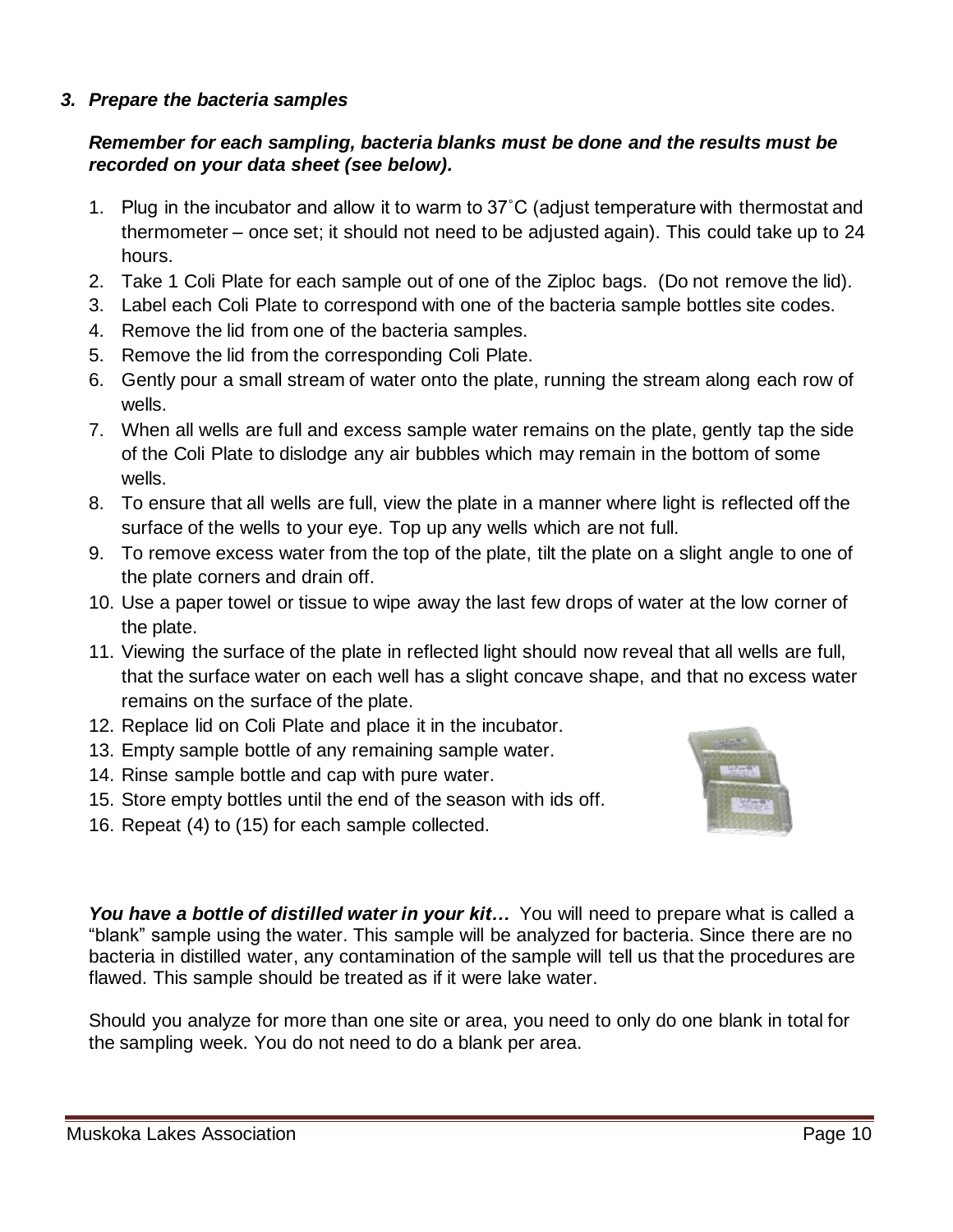#### **Procedure:**

- 1. Pour the water directly from the new bottle of distilled water bottle into the Coli Plate which you have marked 'blank'.
- 2. Follow incubating procedures as outlined below.
- 3. Follow analysis instructions as per below. However, on your data entry sheet mark the blank with your area code followed by 'X' (i.e. LAK-X).
- 4. Make sure to enter your blank results on the data sheet as well as online when you enter your regular results.

For more detailed instructions, please see:

[http://bluewaterbiosciences.com/index.php?main\\_page=product\\_info&cPath=&products\\_id=1&](http://bluewaterbiosciences.com/index.php?main_page=product_info&cPath=&products_id=1&zenid=tnbh6428ru4u92p4v6o04e0k34) [zenid=tnbh6428ru4u92p4v6o04e0k34](http://bluewaterbiosciences.com/index.php?main_page=product_info&cPath=&products_id=1&zenid=tnbh6428ru4u92p4v6o04e0k34) 

Allow the samples to incubate for approximately 26 hours (minimum 24 hours, maximum 27 hours). Do not open or disturb incubator during this time, maintaining 37°C.

#### *4. Analysis of samples*

- 1. Remove lid from incubator.
- 2. Remove lid from Coli Plate (noting the sample number) and count number of blue1 wells. To make this easier, place the Coli Plate on a white backdrop (such as a sheet of paper on the tabletop) and view in bright light. There is a tally sheet included in your binder to help with this if you find it useful, but it is not mandatory. If you choose to use the tally sheet, please return it with your original data sheet and write the site code.
- 3. On the current data sheet, record the number of blue wells in the "Blue" column of the row that corresponds to the sample number.
- 4. Place the Coli Plate on a black or dark surface and turn out the lights (or darken your area as appropriate).
- 5. Turn on the UV lamp (avoid shining the lamp in your eyes) and shine it on the sample; count the number of blue wells that also fluoresce under the light. (Take care to avoid counting fluorescent wells that were not blue – on some rare occasions, a clear well will fluoresce due to the presence of a species of algae.) If you are unsure whether a well you are looking at is fluorescent, refer to the example sheet provided
- 6. On the data sheet, record the number of fluorescent wells in the "Blue & Flor." Column in the row that corresponds to the sample number. **If your "Blue & Flor" count is 18 or greater, please contact the MLA office.** This is not a cause for concern; we are just tracking these readings.
- 7. Empty the Coli Plate (turn upside down and shake) into a drain (not in the lake). Rinse the plate and place it in a box or bag to be returned to the MLA office as once they are cleaned and retreated they can be re-used.
- 8. Repeat (2) to (7) for each sample, making sure all results are recorded.

For more information about using Coli Plates, please see: [http://bluewaterbiosciences.com/index.php?main\\_page=product\\_info&cPath=&products\\_id=1&](http://bluewaterbiosciences.com/index.php?main_page=product_info&cPath=&products_id=1&zenid=tnbh6428ru4u92p4v6o04e0k34) [zenid=tnbh6428ru4u92p4v6o04e0k34](http://bluewaterbiosciences.com/index.php?main_page=product_info&cPath=&products_id=1&zenid=tnbh6428ru4u92p4v6o04e0k34)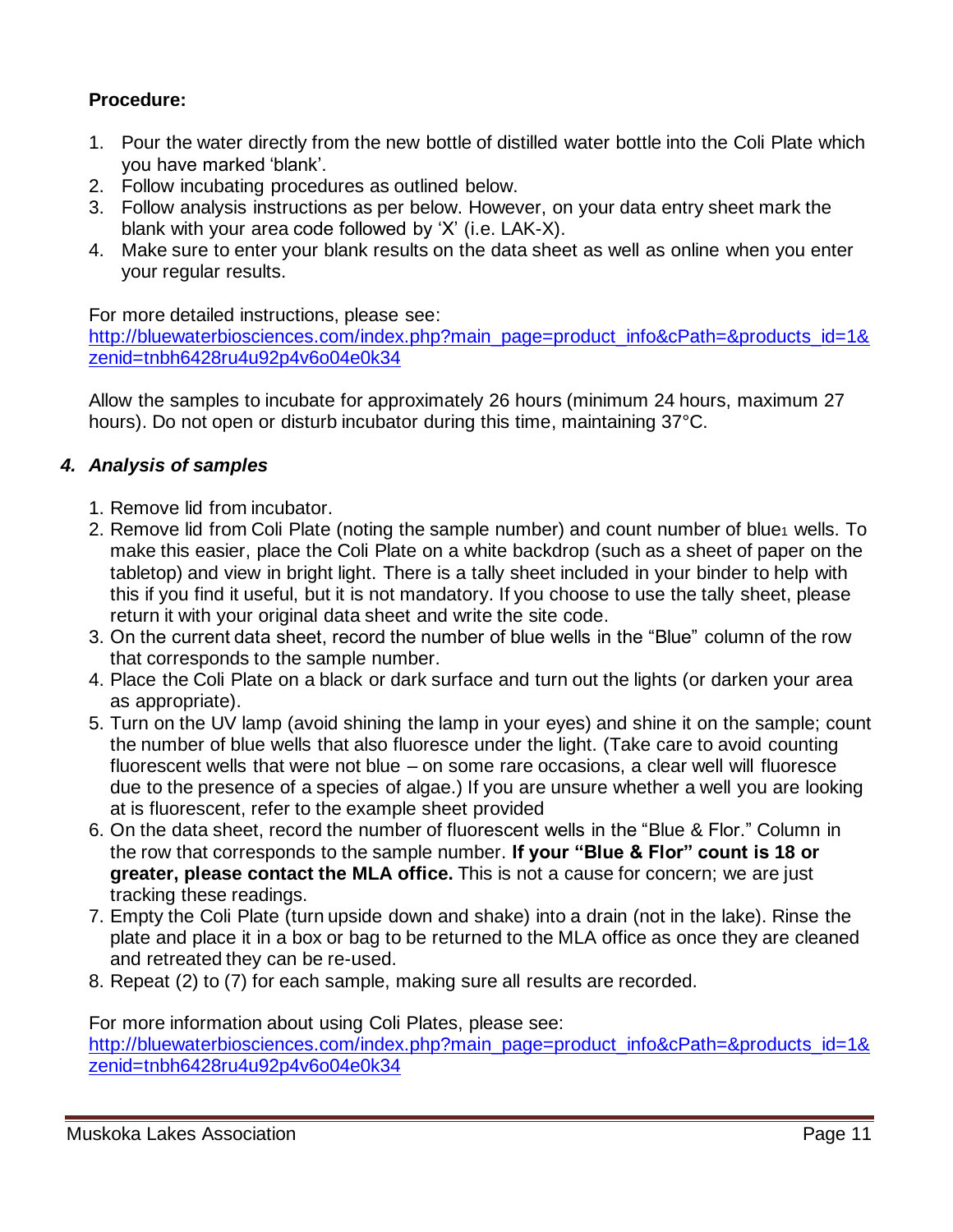1 Any colouring that appears blue or green should be counted. Do not count yellow, brown or white wells.

#### *5. Submission of Data:*

The data that you record must be submitted to the MLA for synthesis and further analysis.

You may submit your results as follows:

- Online at website (link to be provided via email);
- In person, drop them off at the MLA office with phosphorus, DOC and/or calcium samples;
- By fax (705-765-3203); or
- By mail (Box 298, Port Carling, ON, P0B 1J0)

If you use the web link or fax, the **original copy** of each data sheet must also be submitted in person or by mail.

If you have any questions about the interpretation of your results, please contact the MLA Office.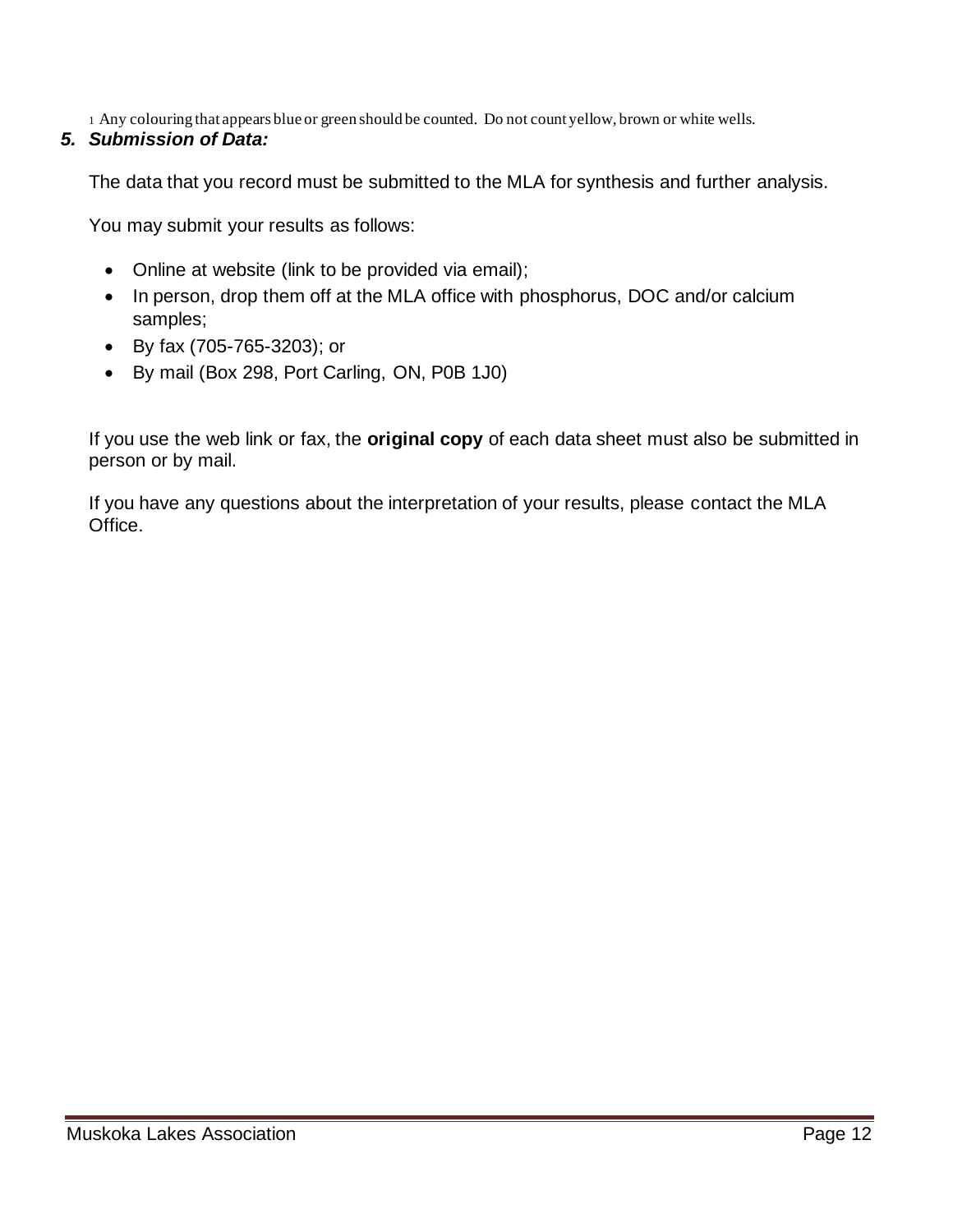### **7. Glossary**

#### **Affiliate**

Is a neighbouring community group representing stakeholders of a lake, lakes or part of a lake apart from those that would otherwise be subject to the delivery of WQI, engaged for the period of this Agreement by the MLA for the purpose of delivering WQI on the lake, lakes or part of a lake for which the group represents stakeholders.

#### *Escherichia Coli*

An emerging enterotoxigenic coliform spread by fecal contamination of animal or human origin to food and water (Madigan et al, 2000). *E.Coli* is typically used as an indicator of fecal contamination. The O157:H7 strain is the only strain of *E.Coli* that is itself harmful to humans. Unpredictable numbers of organisms indicate contamination.

#### **Eutrophication**

Is the process by which lakes gradually age and become more biologically productive. Eutrophication normally takes thousands of years to progress. However, humans have greatly accelerated this process in thousands of lakes around the globe. More details at <http://www.umanitoba.ca/institutes/fisheries/eutro.html>

(University of Manitoba, 2002)

#### **Indicator Organisms**

Organism used to represent all human enteric pathogens, due to its ease of detection, and its ability to conservatively estimate the presence of pathogens. Total coliforms, including E.Coli, are most often used (Henry and Heinke, 1996).

#### **Leader**

Is a volunteer who has successfully completed leader training and has the following responsibilities on all sample dates during the sampling period:

a. Ensuring responsibilities of volunteer team are fulfilled;

b. Analyzing bacteria samples according to protocols and practices demonstrated in leader training and outlined in this manual;

c. Completing data entry as required on data sheets and online; and

d. Delivery of phosphorous samples to MLA office before 10 a.m. on Wednesday of sampling week

#### **Parameters**

Each measurement of water quality is called a parameter. The parameters used in the WQI are total Coliform, *E.Coli*, total phosphorus, turbidity and temperature.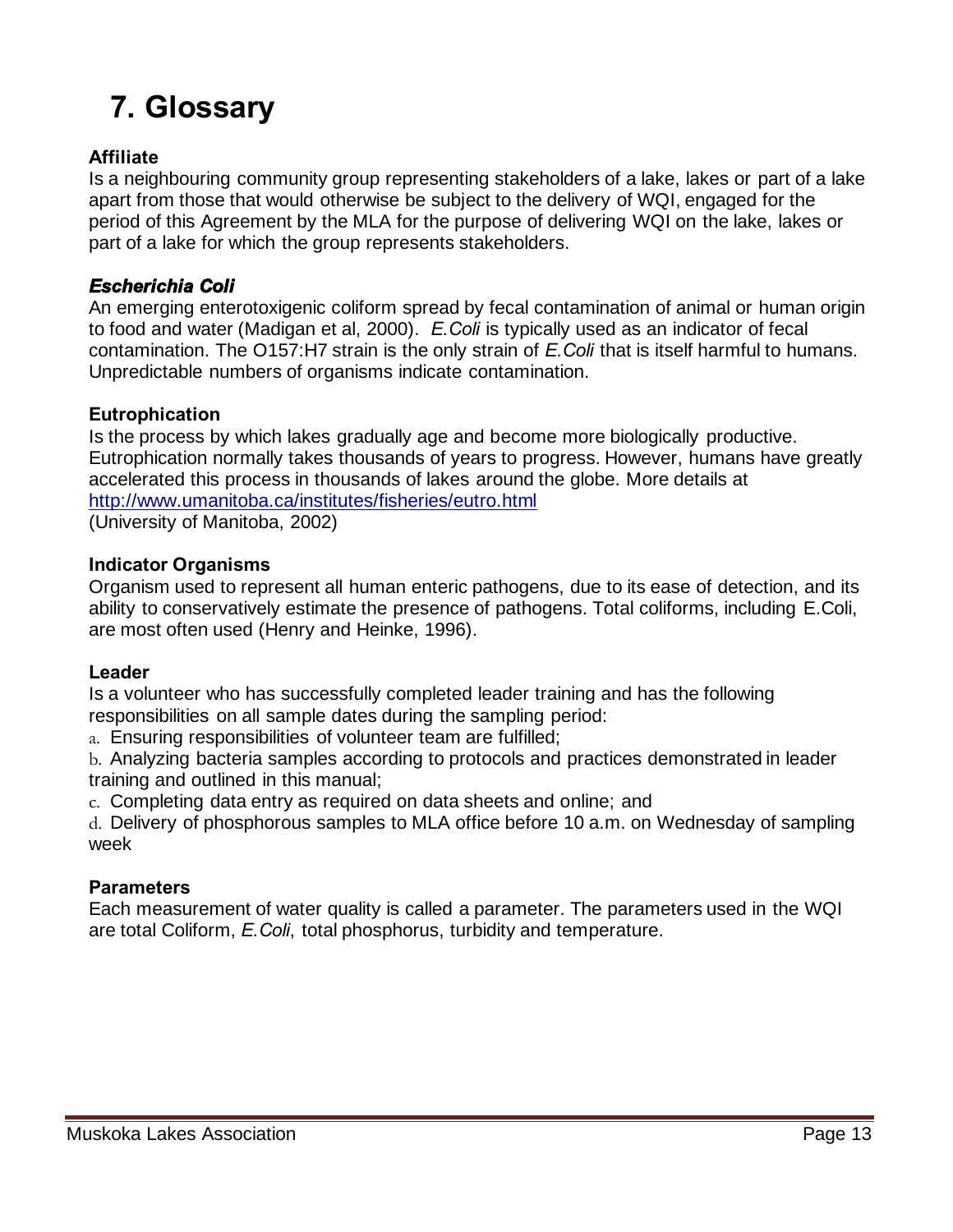#### **Phosphorus**

Phosphorus is a component of DNA and RNA and essential element for all living cells. Phosphorus is usually the limiting nutrient in Canadian Shield aquatic ecosystems, which means that adding phosphorus to such an ecosystem results in increased plant growth. Human-based phosphorus sources greatly speed up the process of eutrophication. The most important commercial use of phosphorus- based chemicals is the production of fertilizers.

#### **Sample Date**

Means the period of time during which a single iteration of the sampling protocols and associated analysis takes place (typically beginning Monday morning and finishing Tuesday afternoon).

#### **Sampling Area**

Is a geographic location named in supporting documentation and encompassing a group of sites.

#### **Sampling Period**

Is the period of time between May and September during which four (4) sample dates for each site will be scheduled.

#### **Secchi Depth**

Secchi depth is a parameter used to determine the clarity of surface waters. The measurement is made with a "secchi" disc, a black and white disc that is lowered into the water and the depth is recorded at which it is no longer visible.

#### **Site**

The discrete and unique location as identified in supporting documentation where samples are to be collected on each sample date.

#### **Total Coliform**

All aerobic and facultative anaerobic, gram-negative, non-spore-forming, rod-shaped bacteria that ferment lactose with gas formation within 48 hours at 35 degrees Celsius (APHA et al, 1985). Unpredictable numbers of organisms indicate contamination.

#### **Turbidity**

Turbidity is a cloudiness or haziness of water (or other fluid) caused by individual particles (suspended solids) that are generally invisible to the naked eye, thus being much like smoke in air. Turbidity is generally caused by phytoplankton. Measurement of turbidity is a key test of water quality.

#### **Volunteer**

Is an agent of the MLA or Affiliate who successfully completes volunteer training and participates without remuneration in WQI as part of a volunteer team.

#### **Volunteer Team**

Is a group of volunteers that may include a leader who are collectively responsible for the collection of samples and recording of water temperature and metadata at all sites within a designated sampling area according to WQI protocols and procedures demonstrated in volunteer training and addressed in supporting documentation thereto; at least one trained volunteer must participate on the volunteer team on each sample date during the sampling period.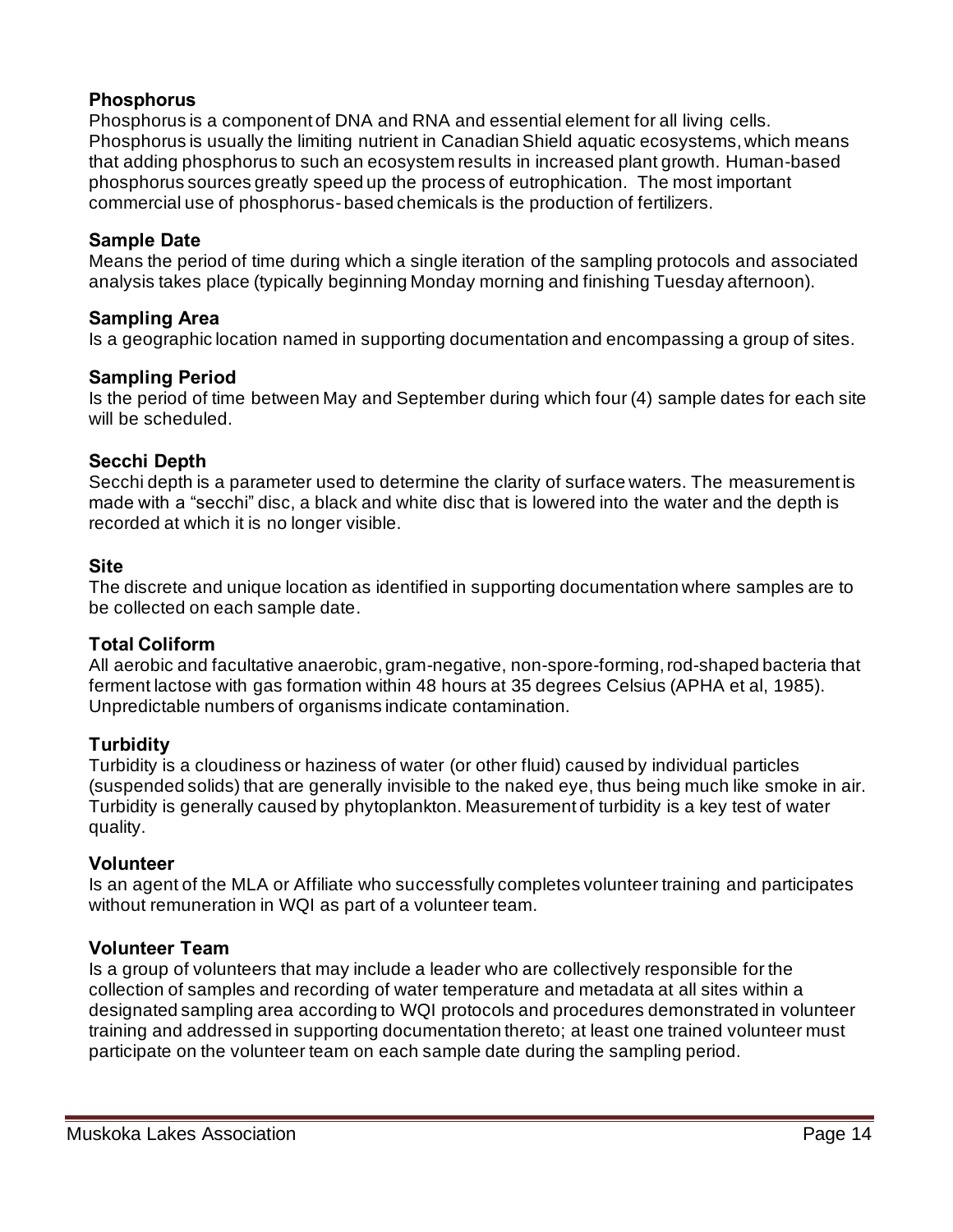*Examples of Coli Plate reactions*



**Blue colour indicative of coliforms** 



Fluorescence indicative of E. coli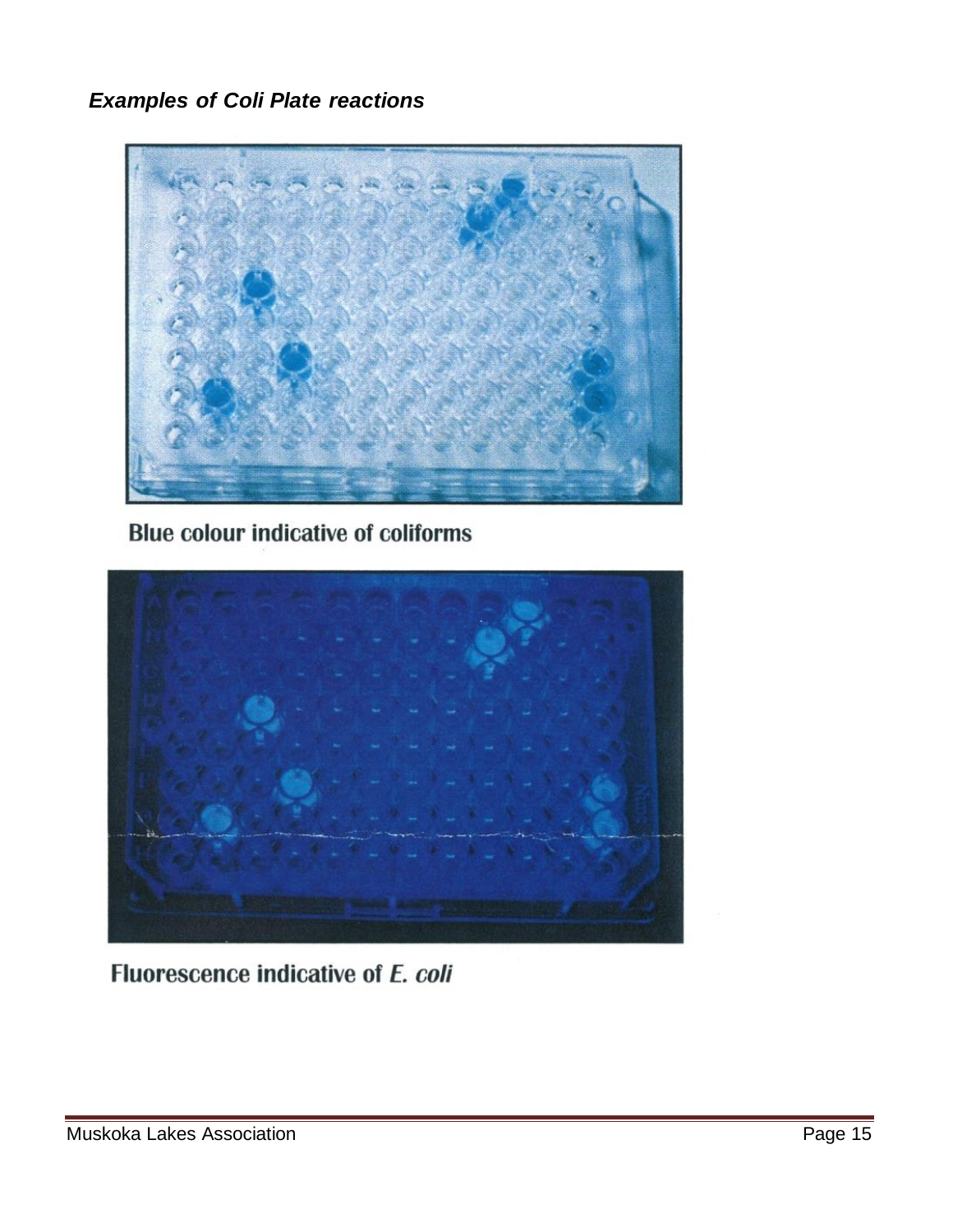### *Temperature Conversion Chart*

| $^\circ \mathsf{F}$ | $\rm ^{\circ}C$ | $\degree$ F | $\rm ^{\circ}C$ | $\overline{F}$ | $^{\circ}{\rm C}$ |
|---------------------|-----------------|-------------|-----------------|----------------|-------------------|
| 14                  | $-10.0$         | 44          | 6.7             | 74             | 23.3              |
| 15                  | $-9.4$          | 45          | 7.2             | 75             | 23.9              |
| 16                  | $-8.9$          | 46          | 7.8             | 76             | 24.4              |
| 17                  | $-8.3$          | 47          | 8.3             | 77             | 25.0              |
| 18                  | $-7.8$          | 48          | 8.9             | 78             | 25.6              |
| 19                  | $-7.2$          | 49          | 9.4             | 79             | 26.1              |
| 20                  | $-6.7$          | 50          | 10.0            | 80             | 26.7              |
| 21                  | $-6.1$          | 51          | 10.6            | 81             | 27.2              |
| 22                  | $-5.6$          | 52          | 11.1            | 82             | 27.8              |
| 23                  | $-5.0$          | 53          | 11.7            | 83             | 28.3              |
| 24                  | $-4.4$          | 54          | 12.2            | 84             | 28.9              |
| 25                  | $-3.9$          | 55          | 12.8            | 85             | 29.4              |
| 26                  | $-3.3$          | 56          | 13.3            | 86             | 30.0              |
| 27                  | $-2.8$          | 57          | 13.9            | 87             | 30.6              |
| 28                  | $-2.2$          | 58          | 14.4            | 88             | 31.1              |
| 29                  | $-1.7$          | 59          | 15.0            | 89             | 31.7              |
| 30                  | $-1.1$          | 60          | 15.6            | 90             | 32.2              |
| 31                  | $-0.6$          | 61          | 16.1            | 91             | 32.8              |
| 32                  | 0.0             | 62          | 16.7            | 92             | 33.3              |
| 33                  | 0.6             | 63          | 17.2            | 93             | 33.9              |
| 34                  | 1.1             | 64          | 17.8            | 94             | 34.4              |
| 35                  | 1.7             | 65          | 18.3            | 95             | 35.0              |
| 36                  | 2.2             | 66          | 18.9            | 96             | 35.6              |
| 37                  | 2.8             | 67          | 19.4            | 97             | 36.1              |
| 38                  | 3.3             | 68          | 20.0            | 98             | 36.7              |
| 39                  | 3.9             | 69          | 20.6            | 99             | 37.2              |
| 40                  | 4.4             | 70          | 21.1            | 100            | 37.8              |
| 41                  | 5.0             | 71          | 21.7            | 101            | 38.3              |
| 42                  | 5.6             | 72          | 22.2            | 102            | 38.9              |
| 43                  | 6.1             | 73          | 22.8            | 103            | 39.4              |
|                     |                 |             |                 |                |                   |

| $\degree$ F | °C   |
|-------------|------|
| 74          | 23.3 |
| 75          | 23.9 |
| 76          | 24.4 |
| 77          | 25.0 |
| 78          | 25.6 |
| 79          | 26.1 |
| 80          | 26.7 |
| 81          | 27.2 |
| 82          | 27.8 |
| 83          | 28.3 |
| 84          | 28.9 |
| 85          | 29.4 |
| 86          | 30.0 |
| 87          | 30.6 |
| 88          | 31.1 |
| 89          | 31.7 |
| 90          | 32.2 |
| 91          | 32.8 |
| 92          | 33.3 |
| 93          | 33.9 |
| 94          | 34.4 |
| 95          | 35.0 |
| 96          | 35.6 |
| 97          | 36.1 |
| 98          | 36.7 |
| 99          | 37.2 |
| 100         | 37.8 |
| 101         | 38.3 |
| 102         | 38.9 |
| 103         | 39.4 |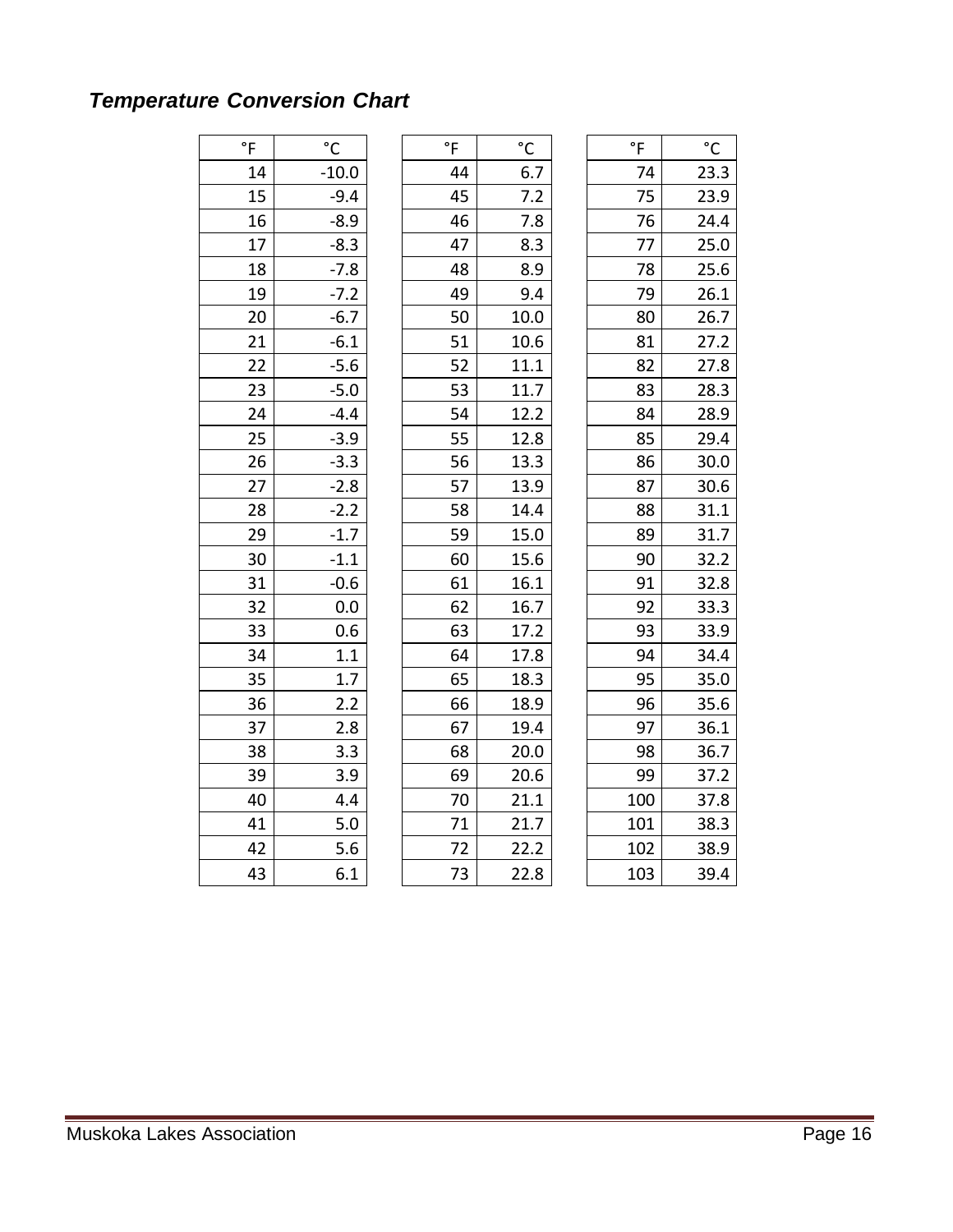#### *Sample Data Sheet*



Sample Area: LAK-Lake Name

|  |  | Serving Ruskoka since 1894 |  |
|--|--|----------------------------|--|
|--|--|----------------------------|--|

| Date                                                           | July 1, 2011 | Sample<br>Time      | 2:00~pm             |
|----------------------------------------------------------------|--------------|---------------------|---------------------|
| <b>Trained</b><br>Sampler                                      | John Doe     | Other<br>Volunteers | Jen Doe & Tom Smith |
| Rainfall in last<br>24 hours (heavy,<br>moderate, light, none) | heary        | Air Temp.           | $16^{\circ}C$       |

**Site Specific Information** 

Please note that all measurements taken should be in metric

| Site<br>Code | Water<br>Temp. | Waves                         | Secchi<br>Down | Secchi<br>Up | Blue | Blue &<br>Flor. | For Team Leader Use:                   |
|--------------|----------------|-------------------------------|----------------|--------------|------|-----------------|----------------------------------------|
| LAK-0        | 19°C           | Calm<br>√ Rough               | 1.7 m          | 2 m          | N/A  | N/A             | Preparation Date/Time:<br>July 2 @ 8am |
| LAK-1        | $20^oC$        | Calm<br>☑<br>Rough            | N/A            | N/A          | 12   | 8               | Analysis Date/Time:                    |
| $LAK-2$      | $22^oC$        | $\sqrt{ }$ Calm<br>Rough      | N/A            | N/A          | 3    | 0               | July $3 \otimes 11$ am                 |
| $LAK-3$      | $21^{\circ}C$  | $\triangledown$ Calm<br>Rough | N/A            | N/A          | 5    | 2               | Analysis done by:<br>John Doe          |
| LAK-4        | $19^oC$        | $\triangledown$ Calm<br>Rough | N/A            | N/A          | 24   | 16              |                                        |
|              |                | Calm<br>Rough                 |                |              |      |                 |                                        |
|              |                | Calm<br>Rough                 |                |              |      |                 |                                        |
|              |                | Calm<br>Rough                 |                |              |      |                 |                                        |
|              |                | Calm<br>Rough                 |                |              |      |                 |                                        |

Comments:

Large flock of Canada geese sighted at LAK-4